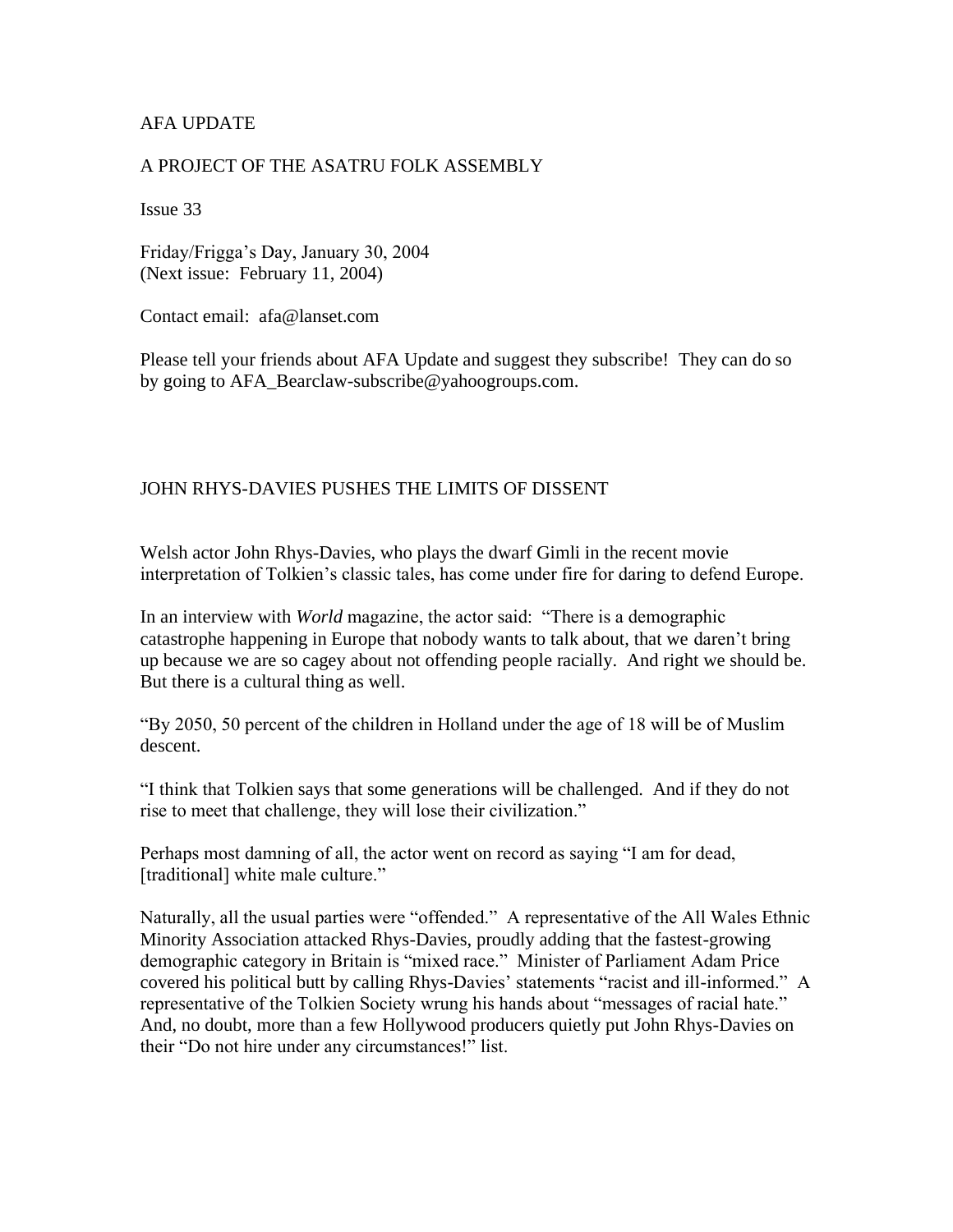Rhys-Davies was actually quite restrained. He might have mentioned that London will be "majority minority" by the end of this decade…or he could have pointed out that England itself will be mostly non-white by the end of this century…or reminded his interviewer of the quote by Robert L. Bartley, publisher of the *Wall Street Journal*, that "The future of Europe has already been decided - in North Africa."

There are a score of statistics the assailed actor might have trotted out to support his contention that there is indeed "a demographic catastrophe happening in Europe." But there would be no point. Most of his attackers are not only aware that these figures presage the death of Europe, they look on this impending diminution of our people with joyful anticipation.

What is pathetic is our own acquiescence in this process. It has become socially difficult for us to defend our culture and our ancestors, and few of us even try. The only thing worse than government censorship is self-censorship, and we've become very welltrained in the latter. Rather than standing up assertively for our branch of the human race we cower like whipped dogs, putting our tails between our legs and pissing ourselves at the possibility of being called the "r" word. "Bad dog! Bad whitey!"

Contrast this with the attitude of the Golog, a tribe from Tibet. I ran across this statement while researching an article demolishing the myth of Tibetan nonviolence:

"You cannot compare us Golog with other people. You obey the laws of strangers, the laws of the Dalai Lama, of China, and of any of your petty chiefs. You are afraid of everyone; to escape punishment you obey everyone. And the result is that you are afraid of everything…A Golog is born with the knowledge of his freedom, and with his mother's milk imbibes some acquaintance of our laws. They have never been altered. Almost in his mother's womb he learns to handle arms. His forebears were warriors they were brave fearless men, even as we today are their worthy descendants. To the advice of a stranger we will not hearken, nor will we obey ought but the voice of our conscience…This is why we have ever been free as now, and are the slaves of none…"

We men and women of European blood used to be like that. Only when we understand our relationship to the Holy Powers, to our ancient traditions, and to our ancestors will we regain the healthy pride that gives a people life.

Why should we care about the shrinking European-descended population worldwide? The answer is simple. Indigenous religions express the blood and brain, soul and spirit of a particular people, not of humankind as a whole. Such religions are by their very nature politically incorrect. They are not - or should not be - just another ingredient in a multicultural stew to be dished out to all and sundry.

The Gods and we are part of the same greater Something, intertwined and mutually dependent. We are their expression in Midgard. If we cease to exist, the Gods no longer manifest in this realm. It follows from this that we must be concerned about the continued existence of our kind. The Way of the American Indian cannot exist without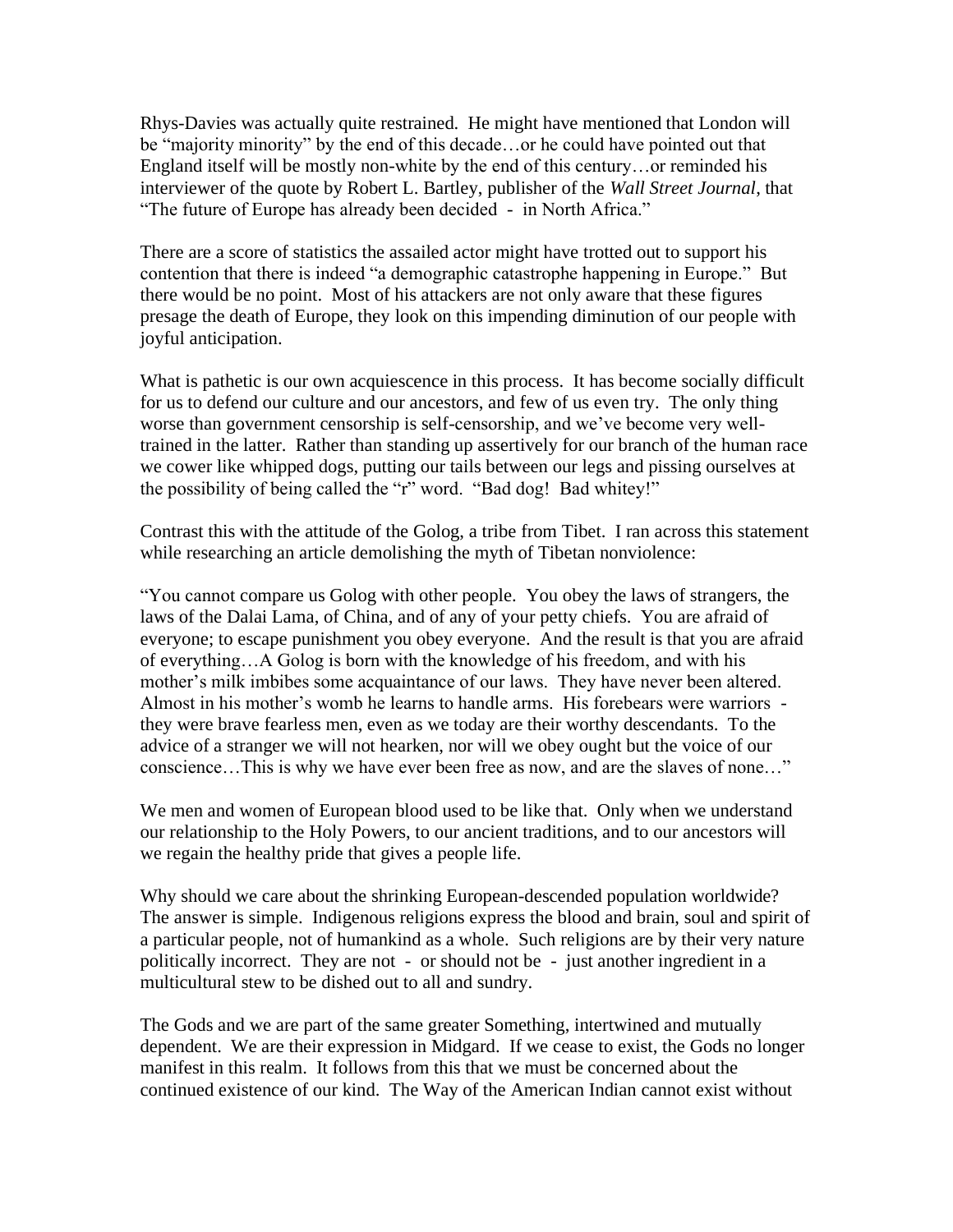Indians. The Way of African people cannot exist without Africans. The Way of the Europeans cannot exist without Europeans.

True diversity does not lie in blending and merging our ways with others. Rather, it lies in accepting that we are unique not only as individuals but also as groups. Differences are not only acceptable, they are desirable. Let the world be filled with a myriad peoples, all living their ways and knowing pride in who and what they are!

"The existence of my people is not negotiable."

## WANTED: "IN DEFENSE OF THE FOLKISH VIEWPOINT"

Somehow, our file of the Runestone article titled "In Defense of the Folkish Viewpoint" got away from us. Rather than forcing me to rewrite it, can anyone who might have saved it send us a copy?

IMPORTANT DATES

February 9 - Day of Remembrance for Eyvind Kinnriffi. Eyvind was another martyr to the old faith of Northern Europe. King Olaf tortured him to death by placing a bowl of red-hot embers on his stomach. Eyvind died, and Valhalla received another hero. Salute his courage by doing some deed to promote the Way of our ancestors.

February 14 - Feast of Vali. Valentine's Day? Not really…rather, a day devoted to Vali, a Norse deity connected with rebirth. Mediate on the following question for Vali: If we are born again into the family line, how should this affect our actions here and now?

Hail the Holy Ones!

Stephen A. McNallen Drighten, Asatru Folk Assembly

DO YOU HAVE A FRIEND WHO SHOULD BE GETTING THESE UPDATES? He or she can subscribe by going to [AFA\\_Bearclaw-subscribe@yahoogroups.com.](mailto:AFA_Bearclaw-subscribe@yahoogroups.com)